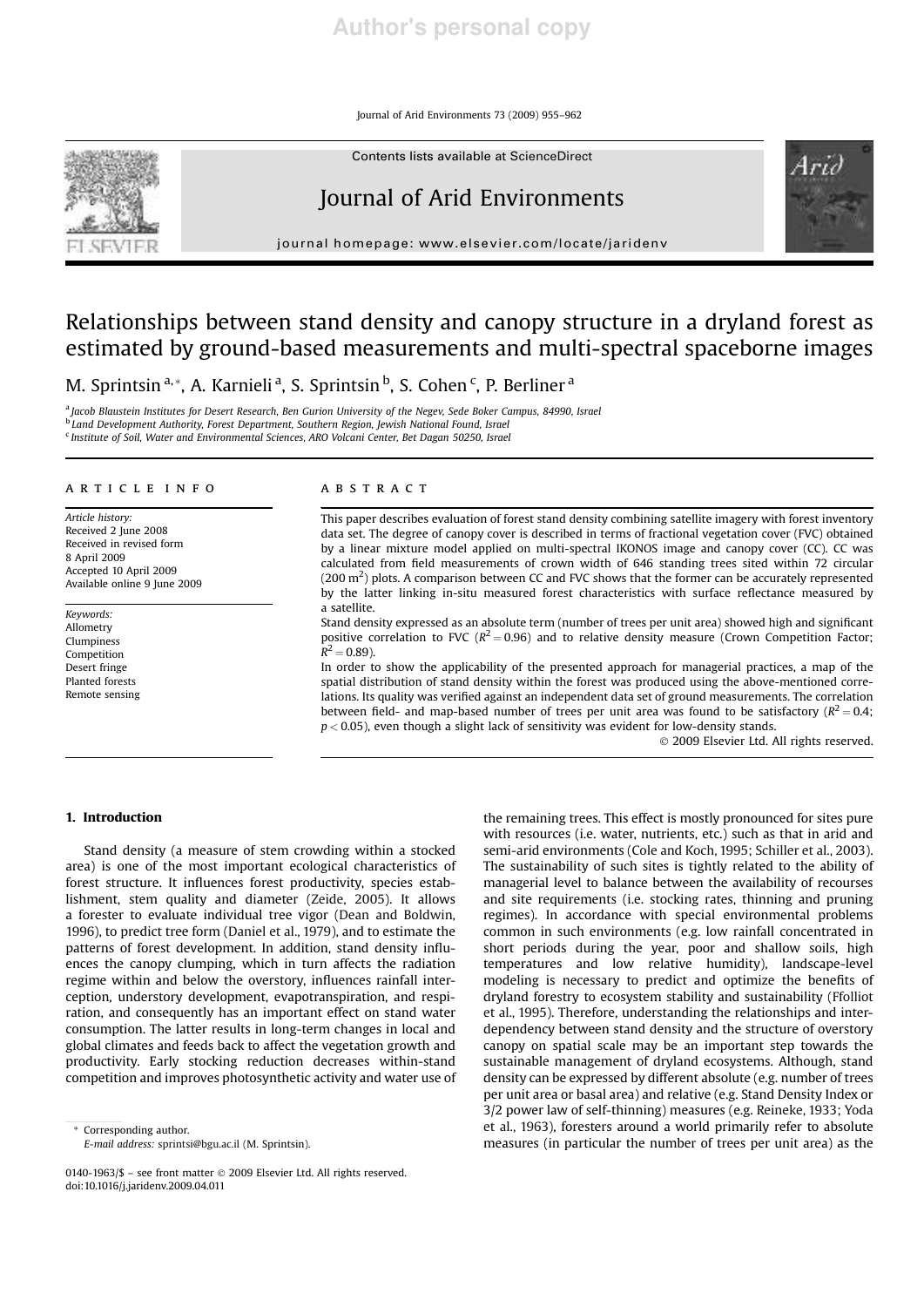standard parameter used for site development and monitoring. Therefore its estimation will be the main concern of this study.

Conventionally, forest structural information (on both, stand and tree levels) has been collected primarily in field surveys. This methodology is time-consuming, expensive and requires a large number of sample plots to be observed. As a result, the data obtained represent only a discrete sample in a continuous spatial domain (Salvador and Pons, 1998). In order to overcome the discontinuity problem, the possibility of estimating forest characteristics from remotely sensed data has been investigated for more than two decades (e.g. Ceccato et al., 2001; Foody et al., 2003; Ingram et al., 2005; Olsson, 1994; Sims and Gamon, 2003). The most frequently used remote sensing techniques that are relevant for forestry applications include: (1) automated photogrammetric approaches (Zagalikis et al., 2005); (2) airborne ranging radars (Cloude and Papathanassiou, 1998); and (3) airborne lasers (Hug and Wehr, 1997; Kraus and Rieger, 1999). Since the abovementioned methods are all based primarily on airborne platforms, the data collected by them are naturally of high resolution. Though the use of such data is accurate and therefore attractive, it has at least two significant limitations. First, it is still very expensive to obtain and second, the field of view of such sensors is restricted by low altitude of platforms used. Therefore, for operational use and for covering relatively large territories it may be more convenient to utilize low cost high frequency data of lower spatial resolution, such as that obtained from spaceborne passive optical systems (e.g. Goward and Williams, 1997; Lefsky et al., 2002). However, due to estimation errors exceeding 30% (Ingram et al., 2005), these approaches have not been deemed to be satisfactory for operational use in forest management. The main reason for such errors was the low spatial resolution (usually 20–30 m per pixel) of the satellite data used (e.g. Landsat-TM/ETM $+$ , SPOT HRV, or SPOT Pan) when compared to the size of the observation plots, which were in most cases smaller than the size of a pixel (Kayitakire et al., 2006). Therefore, recently available high spatial resolution (less than 4 m) satellite images provided by commercial satellites (e.g. IKONOS or Quickbird) have been proposed for forest management applications (Muinonen et al., 2001). However, the use of these higher resolution data for stand density estimation has still not been frequent and may be explained by the fact that most commercially available spaceborne sensors (even those with high spatial resolution) are able to observe only the surface fraction covered by the summation of tree crowns (fractional vegetation cover; FVC) rather than delineate individual crowns and count their number (Gougeon, 1995; Leckie et al., 2003). Unfortunately, vegetation fraction observed by satellites is not always linearly correlated with stand density, and statistical models to predict the latter directly from FVC require additional information, primarily about canopy sizes (Zeide, 2005). Such information is contained in relative measures of stand density, which are a direct product of the number of individuals within a specific area and their dimensions. Consequently, suggesting that these measures are more unambiguously correlated with both FVC and the number of individuals within a specific stand, we assume that their evaluation can be used as an intermediate step in assessment of number of trees per unit area from canopy fraction observations. The possibility that such two-step procedure (TSP) might be more sensitive to variations in FVC than a one-step approach (i.e. using direct correlation between vegetation fraction and stem density) allowing examination of a wider range of FVC and capturing a wider range of stem density variations will be tested in current paper.

Due to the fact that FVC can be (a) simply extracted from almost any remotely sensed data (either by linear normalization of spectral vegetation indices or by supervised or unsupervised classification of multi-spectral imagery) and (b) easily calculated from the standard inventory data set, the specific objectives of this study are to use FVC to link ground-based and remotely assessed forest characteristics in order (1) to explore the relationship between stand density and overstory development on a spatial scale and (2) to examine the potential of spaceborne multi-spectral imagery to assess forest stand density.

The proposed approach reflects the desire to anticipate end-user needs and at the same time develop an approach based on stand and canopy structure.

#### 2. Study area

A detailed description of the study area can be found in Grunzweig et al. (2003) and Sprintsin et al. (2007). The study was carried out during March and April 2004 in a monocultured (*Pinus* halepensis Mill.) Yatir forest (31°21' N and 35°02' E, 630 m AMSL;  $\sim$ 3000 hectare area) located at the edge of the Negev and Judean deserts (Fig. 1). The mean annual precipitation rate in studied area is 275–280 mm. Rainfall is characterized by large annual fluctuations and an uneven distribution of the events within the rainy season (between November and March). Mean annual global radiation at the site is  $\sim$  7.5 GJ m<sup>-2</sup> y<sup>-1</sup>, mean annual relative humidity is  $\sim$  40%, annual daytime maximum atmospheric vapour pressure deficit is  $\sim$  1600 Pa, but ranges between <500 Pa in winter and >5000 Pa in summer (Maseyk, 2006). The average total annual potential evapotranspiration (PET) is 1600 mm y<sup>-1</sup>, yielding a longterm aridity index (precipitation/PET) of  $\sim$  0.17–0.18 associated with arid regions (UNEP, 1992). An average monthly temperature in the Yatir region ranges between 6.9  $\degree$ C at January and 32.3  $\degree$ C at July (Schiller and Cohen, 1998). The sustainability of a forest relies on the relationship between water availability and within-stand competition. The latter depends on stand structure (i.e. stand density) and totally controlled by managerial practices, primarily thinning, which reduces stand density (and to some extent the transpiring area) to the level that allows storing water in the soil also during rainless periods (Schiller and Cohen, 1995, 1998).



Fig. 1. Landsat-TM of Central Israel. Note the location of the Yatir forest on the desert fringe, presented as the sharp contrast between bright (arid zone) and dark tones (semi-arid zone).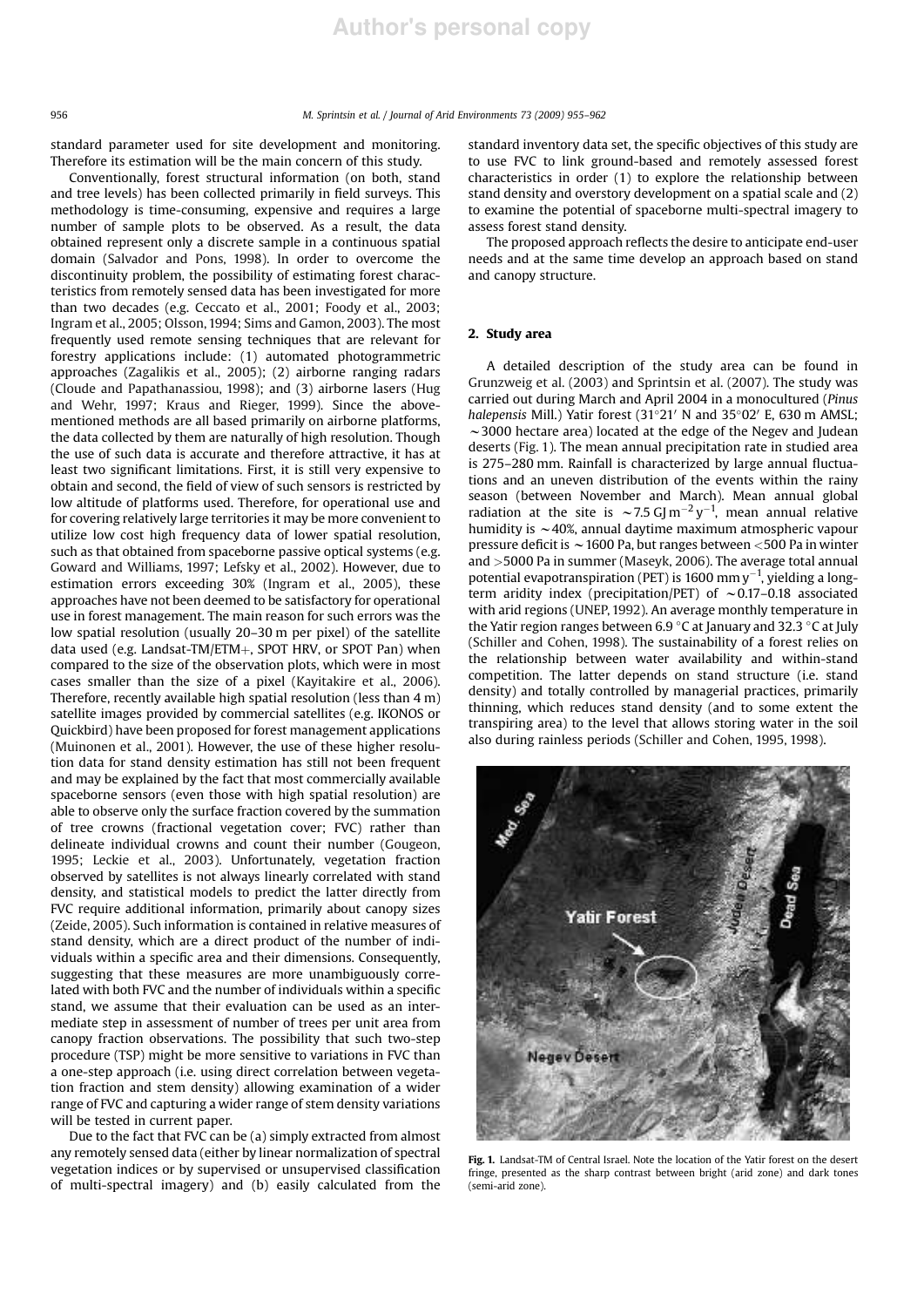#### 3. Materials and methods

## *3.1. Ground-based observations*

#### *3.1.1. Sampling design, measurements and calculations*

JNF's forest department provided the inventory data set. The data collection follows the traditional line-plot cruising approach with circular plot shape (Avery and Burkhart, 1983). Seventy-two circular plots of 200 m<sup>2</sup> each were selected within a 2 km<sup>2</sup> area located in the most mature ( $\approx$ 39-year-old) central and western parts of the forest (see Fig. A.1 in Appendix 1, electronic version only) using a forest map overlaid with the network of 250  $m<sup>2</sup>$  area quadrates. Training plots were located at the corner of each second quadrate. The entire set was then separated into calibration (75% of the total number of plots) and validation (25%) subsets. The exact spatial location of each plot center was determined in a field campaign using a differential Global Positioning System (dGPS) receiver with an accuracy of  $\pm 2$  m. The results were converted into a GIS point vector layer. Each point was then buffered by a 16-m diameter circle using MapInfo Professional (Version 7.0). As a result, a polygon layer of the training plots was produced while each plot encompasses an image footprint of approximately  $4 \times 4$  pixels (see below).

For each tree within the selected plots DBH and crown width (CW) were measured in the following manner:

- DBH was measured 1.37 m above the ground using a caliper. Average DBH was determined by averaging two perpendicular measurements taken along the long and short axes.
- Four measurements of canopy extension (the longest observable branch) were carried out from below the canopy and averaged to obtain CW. The cross section of the canopy was assumed to be circular and CW used to compute the crown area (CA).

Canopy cover (CC) for each plot was calculated as the ratio of the sum of the crown area of all trees within a plot to the plot's area. An overlapping was clearly observed during the field campaigns indicating unevenly distributed trees and branches arrangement and emphasizing the clumpy canopy (Sprintsin et al., 2007). CC was then adjusted for canopy overlapping following Crookstone and Stage (1999) as:

$$
CC = 100\left[1 - e^{(-xCC_u)}\right]
$$
 (1)

where CC is adjusted canopy cover,  $CC<sub>u</sub>$  is unadjusted canopy cover and *x* is overlapping parameter taken as 0.01 (Crookstone and Stage, 1999).

For further calculation of relative density measures (see the next paragraph) the entire set of 72 plots was grouped into several DBH classes and each measured or calculated parameter was averaged per DBH class. The collected data is presented in electronic appendices Table A2.1 (Appendix 2, electronic version only).

#### *3.1.2. Evaluation of relative stand density*

The assumption of this study is that the tree crown is the only part of the tree that is visible to the remote sensor. Linking canopy cover to tree density requires, therefore, an employment of a parameter that reflects the density through a quantification of crown's interaction within particular spatial unit.

To this effect we adopted the Crown Competition Factor (CCF) that was developed by Krajicek et al. (1961) to parameterize the area available to the average tree in the stand in relation to the maximum area the tree could use if it was open-grown (Avery and Burkhart, 1983). To define the CCF the maximum crown area (MCA) concept is introduced, which is defined as the maximum crown area that a tree with a given DBH can attain. The crown competition method is based on the relation of CW (and consequently, crown area) to DBH, which can be obtained by analyzing the values measured for isolated trees, based on the assumption that there is no competition between open-growth trees (Daniel et al., 1979).

To compute CCF, the CW–DBH relationship (CW =  $a \times DBH + b$ , with *a* is a slope and *b* is an intercept) for 55 open-growth trees was established. Then, maximum crown area (MCA), expressed as a percent of an area an open-grown tree can occupy at a particular DBH (Avery and Burkhart, 1983), was approximated from the leastsquares solution for the correlation between DBH and CW (*R*<sup>2</sup> = 0.77; *p* < 0.01) (Krajicek et al., 1961).

Finally, CCF was computed as the sum of MCAs divided by plot area  $A(m^2)$ :

$$
CCF = \frac{c(\sum DBH^2N_i) + d(\sum DBHN_i) + e(N_i)}{A}
$$
 (2)

where  $N_i$  is the number of trees in *i*th DBH class, DBH (cm) is a midpoint of *i*th DBH class and *c*, *d*, and *e* are empirical constants, and the summation is carried out over the whole range of DBH classes.

A CCF of 100 indicates that the trees in the studied plot have reached their maximum possible crown development and completely utilize the ground space. A CCF below 100 indicates that the stocking rate is below its maximum potential for the specific site, assuming that the environmental conditions for the isolated growing trees and those growing in the stand are similar, while CCF exceeding 100 indicates that stands can continue their development only through a continuing loss of trees (e.g. by thinning; Avery and Burkhart, 1983). This threshold (i.e.  $CCF = 100$ ), however, can be highly variable (among species) in terms of trees per unit area in an even-aged stand as the volume–cross sectional crown area relationship may vary (Daniel et al., 1979).

#### *3.2. Satellite data acquisition and processing*

A multi-spectral IKONOS image obtained on March 21, 2004 under cloud-free sky conditions was used. IKONOS has 4 spectral bands; in the blue (0.45–0.52  $\mu$ m), green (0.51–0.60  $\mu$ m), red (0.63–  $0.70 \,\mu$ m), and near infrared  $(0.76-0.85 \,\mu$ m) regions. An IKONOS image covers a nominal area of 16 km  $\times$  16 km at nadir with a spatial resolution of 4 m in all multi-spectral bands.

The image was radiometrically and atmospherically corrected following GeoEye company instructions (http://www.geoeye.com/ products/imagery/ikonos/spectral.htm) and the 6S radiative transfer model (Vermote et al., 1997), respectively. The study area was extracted from the entire image and registered into a UTM projection by using 20 geographic control points (GSPs) obtained in the field with the dGPS receiver, resulting in average rectification errors of 0.7 and 0.85 pixels for the *X* and *Y* planes, respectively.

## *3.2.1. Evaluating the topographic effect on image brightness*

The band rationing concept (calculating a ratio between two or more spectral bands) of spectral vegetation indices (also applied in the current research) reduces the variations in scene illumination resulting from the topographic effects. Thus, although the absolute reflectance for forest-covered slopes may vary depending on their orientation relative to the sun's position, the ratio of reflectance between the two bands should always be similar (Ouattara et al., 2004; Scheneider and Robbins, 1995). However, it also should be remembered that over some high relief and deeply shaded areas band rationing might fail to improve the effect of illumination (Colby, 1991).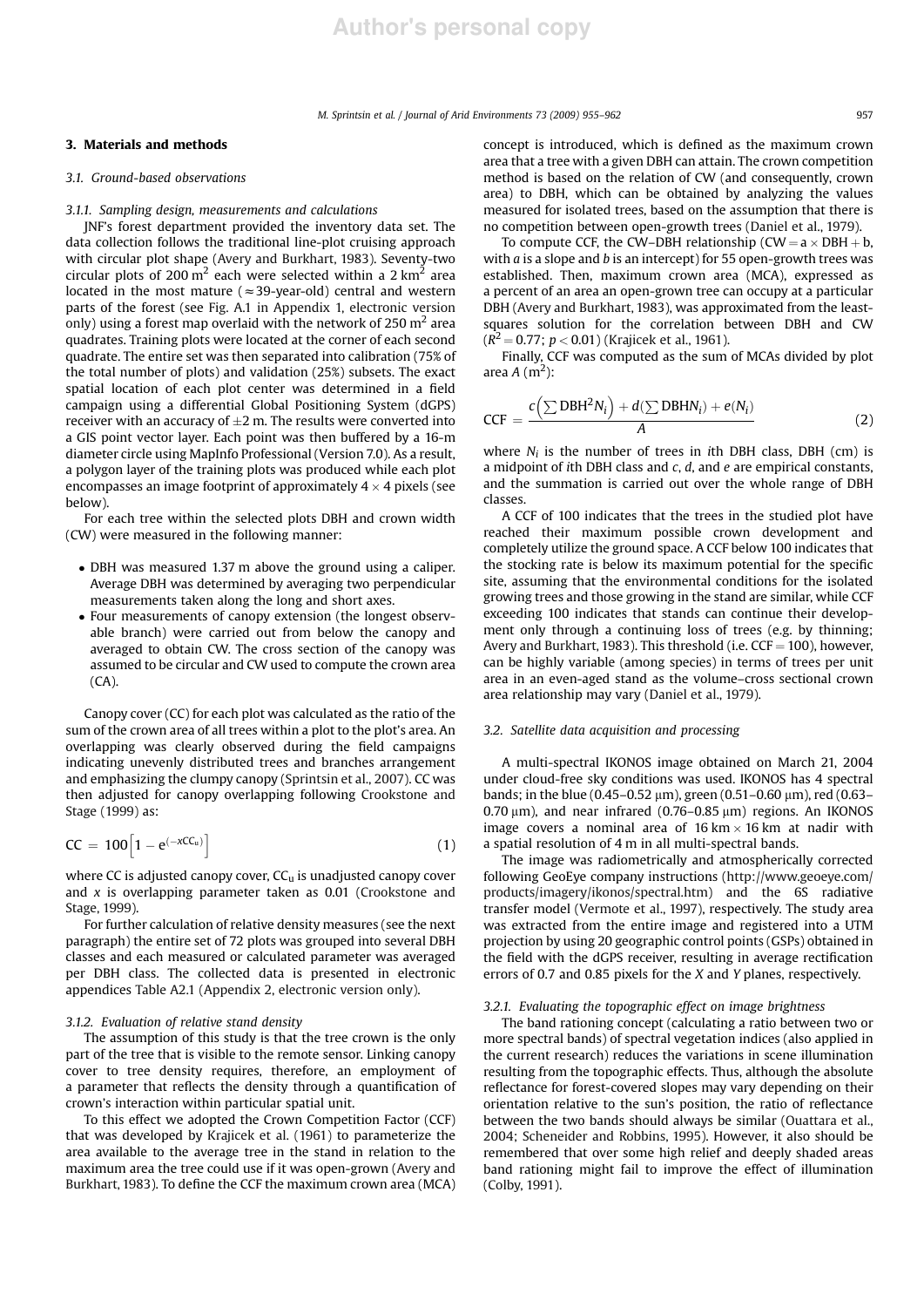958 *M. Sprintsin et al. / Journal of Arid Environments 73 (2009) 955–962*

#### 4. Results

## studied image (as presented by Fig. A1.1; Appendix 1, electronic version only) prima facie could be related to topographic features. Therefore, slope, aspect (slope orientation), and shaded relief (a thematic raster image that shows variations in elevation based on a user-specified position of the sun) coverages were produced from the digital elevation model (DEM) accounting for solar zenith and solar azimuth angles (SZA and SAA respectively). These variables were produced to determine whether there is a topographic effect on the image brightness or the differences in brightness visible on IKONOS image are result of higher vegetation densities.

The differences in image brightness for the specific case of

Each pixel of the shaded relief image is assigned a value between  $-1$  and  $+1$  indicating the amount of light reflectance at that pixel. Zero or negative values represent shadowed areas, while positive numbers represent sunlit areas. A maximum value  $(+1)$  was assigned to the areas of highest reflectance. Light reflectance in sunlit areas falls within a range of values depending on whether the pixel is directly facing the sun or not (ERDAS, 1999). The variation of shaded relief and Normalized Difference Vegetation Index (NDVI; Rouse et al., 1974) over the study area were investigated through analysis of the frequency distribution of NDVI values and its deviation from a normal (Gaussian) distribution by calculating skewness and kurtosis (symmetry and ''peakedness'' measures of the distribution relative to a normal distribution). The NDVI image and aspect coverage were then overlapped in order to examine the influence of slope orientation on vegetation development.

## *3.2.2. Fractional vegetation cover*

A detailed description of the FVC assessment is presented in Sprintsin et al. (2007). In brief, we used a simplified two-end member Spectral Mixture Analysis (SMA) model (Roberts et al., 1998; Wu and Murray, 2003; Xiao and Moody, 2005) that consists of a single equation that presents a surface reflectance measured by a satellite as the weighted sum of canopy and background reflectance terms. These two terms are further represented by the minimum (min) and maximum (max) values of the NDVI yielding (Carlson and Arthur, 2000; Carlson and Ripley, 1997; Che and Price, 1992; Gutman and Ignatov, 1998; Price, 1987):

$$
FVC = \frac{NDVI - NDVI_{min}}{NDVI_{max} - NDVI_{min}}
$$
\n(3)

where NDVI<sub>min</sub> and NDVI<sub>max</sub> were assessed following the procedure described in detail by Gitelson et al. (2002) and Pereira et al.  $(2004)$ .

## *3.3. Statistical analysis and evaluation of the precision of the estimations*

Three quantitative methods of comparison were used to assess the precision of the estimates: (a) linear regression: the resulting 4 m resolution stand density image was overlapped with the 72 ground-measured plots' vector layer, the mean density value for each plot was extracted using a Zonal Statistics procedure from the ERDAS Imagine software and then plotted vs. corresponding ground observed value; (b) a comparison between averages of measured and modeled data sets; and (c) calculation of absolute  $(AE; Eq. (4))$  and relative  $(RE; Eq. (5))$  error for each pair of measured and predicted parameters.

$$
AE = |CC - FVC| \tag{4}
$$

$$
RE = \frac{|measured - modeled|}{measured}
$$
 (5)

## *4.1. Stand density and canopy cover*

The relationship between stand density and CC is presented in Fig. 2. A strong linear correlation ( $R^2$  = 0.96) was found up to 53% of CC corresponding to a density of approximately seven trees per plot, the level that, possibly, points out an upper limit of the number of individuals that the site can bear or the density that was defined by forest managers as the maximum possible for current site based on resources (in particular water) availability and survival rates during the forest development.

#### *4.2. Image data analysis*

#### *4.2.1. Topographic effect*

The variation of NDVI (Table A2.1; Appendix 2, electronic version only) over the image was found to have a symmetrical (skewness  $= 0.82$ ) and flat (kurtosis  $= -0.79$ ) frequency distribution. This can be explained by limited range of land cover types within the area of interest, which influences the range of NDVI values  $(0.13 < NDVI < 0.79)$ . The relatively low average NDVI  $(0.46 \pm 0.19)$  indicates the open nature of the studied forest, which is also characterized by low to medium FVC and stand density.

Analysis of the shaded relief image shows that shadowing does not directly affect most of the study area (0.24 < shaded relief < 0.97). Moreover, the histogram of shaded relief distribution was strongly right-tailed (skewness  $= 2.01$ ) and narrow (kurtosis = 4.66) with an average of  $0.72 \pm 0.16$  with only 0.87% of the pixels having value lower (darker) than 0.6. We then suggest that the variations in image brightness are related to the distribution of vegetation canopy density over the forest, which is manifested as variation in NDVI as a function of slope degree and orientation.

#### *4.2.2. Fractional vegetation cover*

FVC was calculated according to Eq. (3) using values of 0.13 and 0.75 for NDVI $_{\rm min}$  and NDVI $_{\rm max}$ , respectively. This resulted in a map of the spatial distribution of FVC that ranged from 0.4 to 0.7 over the study area within the entire image and averaged  $0.48 \pm 0.07$  for the 72 training plots. This value corresponds to an average CC calculated from measured crown width of  $48\% \pm 15$  (Table A2.2;



Fig. 2. The relationships between canopy cover (CC in %) and a number of trees per plot (TPP) for the cases of low to high stand density that restricts lateral growth of tree crowns.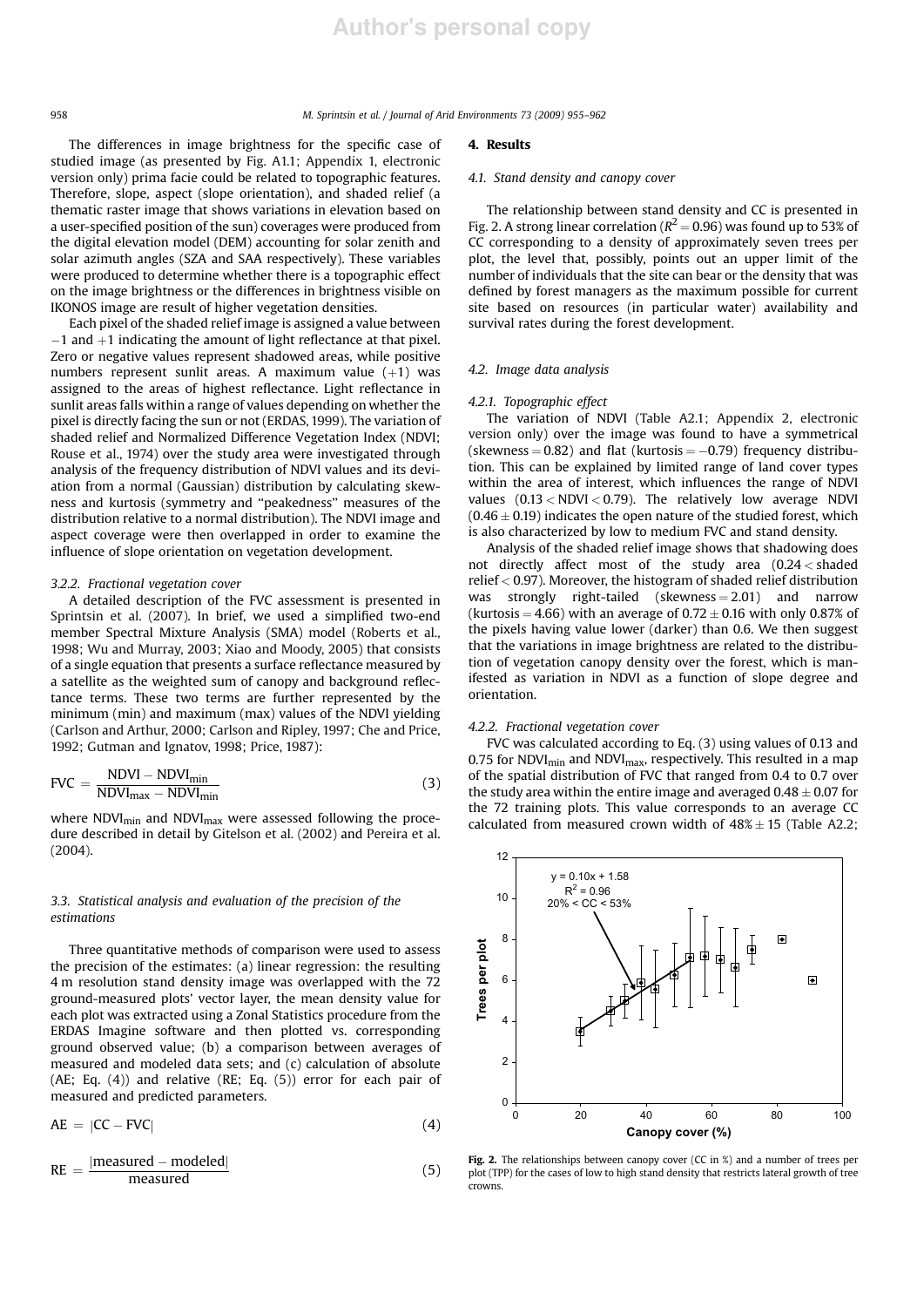Appendix 2, electronic version only). The average AE error was small for CC vs. FVC ( $7\% \pm 4$ ) never exceeding 15% for per plot comparison. The correlation between CC and FVC was linear  $(R<sup>2</sup>=0.56$ ; slope  $= 0.71$ ) and significant at  $p < 0.01$  allowing the replacement of CC by FVC.

## *4.3. Stand density assessment and mapping*

The results of the correlation between CCF and FVC (Fig. 3) clearly indicate that the linearity of the function extended beyond the one that was observed for tree density and CC, 72% compared to 53%. Within the linear range  $(0.2 < FVC < 0.72)$  the prediction of CCF from FVC data is feasible ( $R^2$  = 0.96). An increase in FVC beyond the value of 0.72 (CCF  $\sim$  110), results in a slight decrease of CCF.

A per class analysis (Table A2.3; Appendix 2, electronic version only) shows that the average RE was equal to  $21\%$  (STD =  $29\%$ ), while for  $\sim$ 33% of classes it was smaller than 10% and therefore negligible. For  $\sim$  44% of cases, it distributed between 10 and 20%, for 11% of cases between 20 and 30%, while relative errors higher than 30% were observed for 12% of the cases. For  $\sim$  78% of cases the AE was less than or equal to 1 TPP and for  $\sim$  22% of cases it was higher. The average AE was equal to 1 TPP ( $\sim$ 17%), which we consider sufficiently accurate for field forestry inventories. The distribution of calculated errors indicates that there is an increase towards the highest classes of DBH ( $AE \ge 2$  for DBH  $\ge 22$ ), which follows from the regressions used.

#### 5. Discussion

#### *5.1. Inventory data set analyses: stand density and canopy cover*

The variability in CC beyond 53% for an almost constant average density of 7 TPP (Fig. 2) apparently reflects the variability in habitats that probably vary in their water holding capacities. The breakdown of linearity at CC higher than 53% limits the possibility of using this relationship for predicting TPP at high CC. This saturation level can be used as a reference when evaluating optimal stand density, because beyond it (especially over pure sites) an increase in the number of individuals may intensify mortality (e.g. Brandt et al., 2003). This might be sensitive to remote sensing methods because in such cases the background fraction observed by the satellite will increase. Consequently, a difference between red and near infrared surface reflectance measured by the sensor



Fig. 3. Relationship between Crown Competition Factor (CCF) and fractional vegetation cover (FVC) for the Yatir forest.

will be reduced (especially when understory vegetation (if any) is sparse as in the Yatir case) and the ability to relate vegetation indices to a real number of individuals per unit area will be limited.

Moreover, while studying the relationship between CC and stand density (by both ground- and satellite-based methods) over the forest planted in dryland, one should be aware that the functionality of such forest is non-conventional as compared to other planted forest areas (usually defined as land where trees are grown for commercial use) as it is primarily used for greening and recreation. In this case fewer trees with well developed crowns are preferable to a large number of small individuals. Thus the point of maximum TPP in Fig. 2 (TPP  $=$  7) provides the foresters with a reference value for site status, because if the density is beyond that point, the site should be thinned for simulating crown development.

#### *5.2. Image data analysis*

#### *5.2.1. Assessing the topography effect on image brightness*

Relating the variations in image brightness to a distribution of vegetation canopy density is expectable because the solar radiance, soil types, and soil moisture are usually functions of slope steepness and aspect. Pixels in relatively low altitude or flat ground are usually located in the valley bottom and have sufficient moisture but lack direct solar radiation. A steep south-facing slope receives more solar energy but is relatively dry. Such conditions limit vegetative growth, which result in low biomass and NDVI values (Lau, 1997). In fact, no slopes steeper than  $27^{\circ}$  were found over the studied area. We then conclude that the slopes found were presumably steep enough to influence the development and survival of vegetation but at the same time sufficiently flat to have no influence on image brightness variations and consequently on further calculations of forest stand density.

Since the main regulator of forest survival in arid and semi-arid regions is water availability, it is not surprising that most of the pixels with NDVI values exceeding 0.4 were located in the North and North-West facing slopes (Fig. A1.1, inset), where low evapotranspiration rates allow soil water to be conserved for a longer period of time and thereby extended the period of relatively high biological activity and reduce mortality and the subsequent need for thinning.

#### *5.2.2. Image-based approximation of canopy cover dynamics*

We have already noted that CC can be approximated by satellitederived FVC, which, being a substitute for CC, combines surface reflectance, with standing tree parameters and stand characteristics as defined by conventional inventory activities.

The high and significant correlation between both metrics (Fig. A1.2; Appendix 1, electronic version only) emphasizes an accuracy of remotely evaluated FVC, which was used henceforth in lieu of CC. The spread of points of the regression might be caused by the fact that when estimating CC the fraction of within-crown gaps is neglected, while FVC is an estimate of the fraction of the vegetation covered area that includes both canopy and understory (visible in gaps). The latter could lead to significant differences between both measures, particularly in sparsely vegetated areas. However, since in the area in which the study was carried out the understory vegetation cover is sparse and ephemeral (Bar Massada et al., 2006) its contribution is generally small and highly irregular over the forest.

## *5.3. Crown Competition Factor, stand density assessment and mapping*

The breakdown in the linearity of the relationship between CCF and FVC (Fig. 3) is indicative of competition between trees and is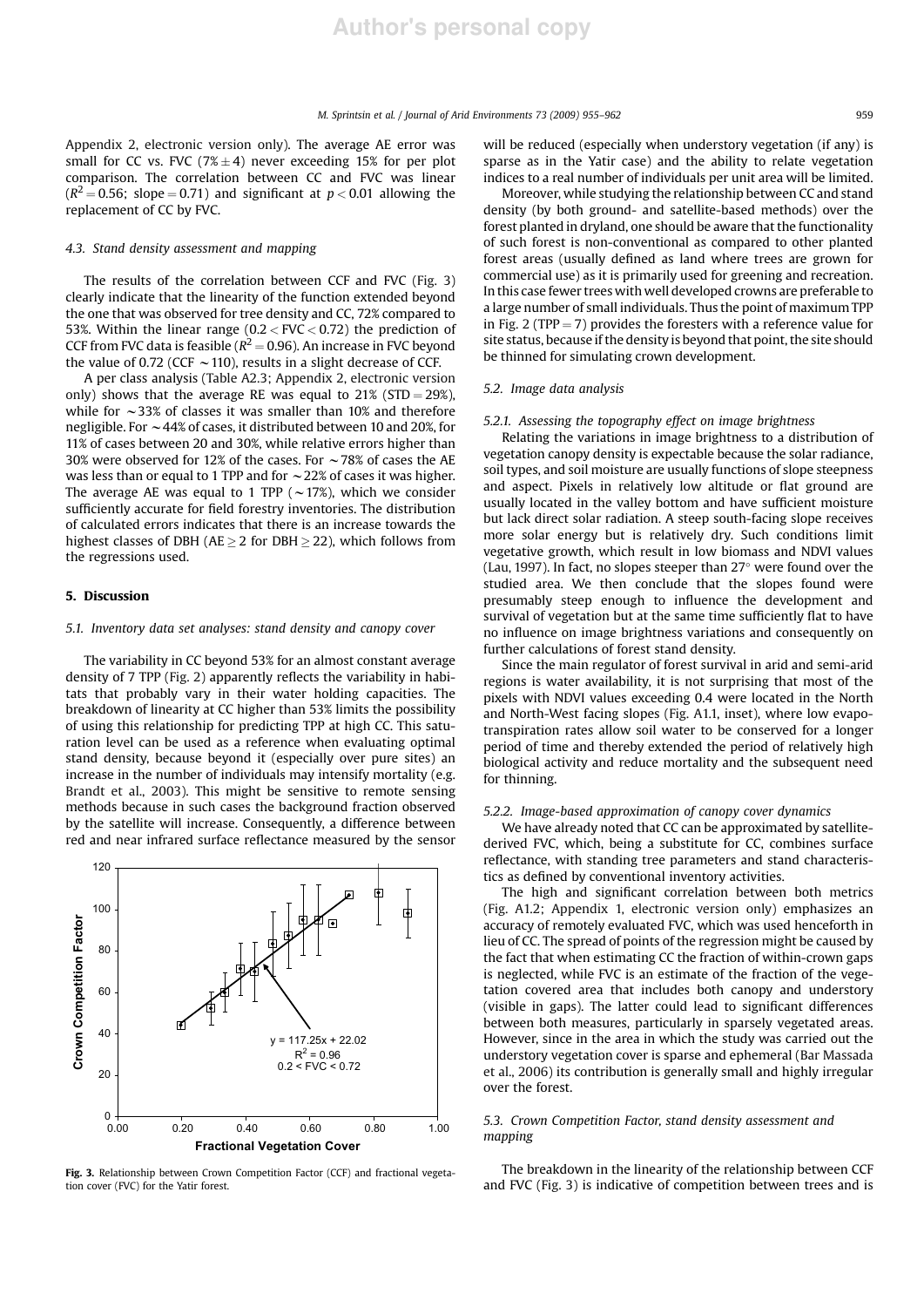likely due to changes in the CW–DBH relationship, which in turn may have been affected by continuous environmental pressure (e.g. prolonged and severe drought) that damaged tree crowns. It is therefore also emphasizes the necessity of thinning, which is one of the commonly used silvicultural arrangements that lowers the rate of competition preparing a stand towards the next stress event.

A high and significant linear correlation was obtained for the relationship between tree density and CCF ( $R^2$  = 0.89;  $p <$  0.01). This allows us to use it in conjunction with the previously established correlation (CCF–FVC) to produce a map of stand density of the forest (for convenience TPP was converted into the number of trees per hectare (TPH; Fig. 4)). The map depicts the spatial distribution of TPH, and gives an insight into forest structure and patterns.

The analysis of the precision of stand density assessment over the validation set (summarized in Table A2.3; Appendix 2, electronic version only) shows that the average value of TPP was identical for both, counted and estimated sets (TPP  $= 6$ ). However, the large difference in STD between both (1.13 for counted compared with 0.46 for estimated) emphasizes the fact that the proposed method of stem density evaluation is applicable primarily for larger scale averaging, and might not be sufficient for small areas (e.g. inventory plots). In many, if not in all, cases such large scale averaging might be more valuable for forest inventories, especially for non-timber forestry which is, having the aims of greening and landscaping, primarily focusing on development of spatial canopy extension rather than on other characteristics of individual tree (i.e. basal area, height).

#### *5.4. Practical implementation*

The approach described here requires ground truth data in order to derive the empirical equations. Those equations show that they provide accurate estimates of tree density. The potential of the approach lies in the fact that once the equations have been obtained the whole forest can be analyzed (i.e. not only the selected plots) and thus a more complete forest management policy is possible. For example, analysis of the image obtained at the first step of the research (a map of CCF, Fig. 5) could point out under- or/ and over-stocked areas (marked by red circles at the figure) that remained uncovered by the network of training plots. Those areas require special attention of field crews, because their average characteristics highly exceed overall forest averages. Since for drylands the potential of overstocked sites (with CCF exceeding 100) to be affected by drought is much higher than that of sites with lower density, the remote detection and mapping of those areas provide immediate information about canopy and site status being a basis for planning pruning and/or thinning activities. Moreover, a combination of relative density characteristics with the knowledge of general site parameters (e.g. topography, soil depth and water content, etc.) gives an insight into a choosing of optimal stand density for specific site and environment.



Fig. 4. Map of number of trees per hectare over the studied area in the Yatir forest.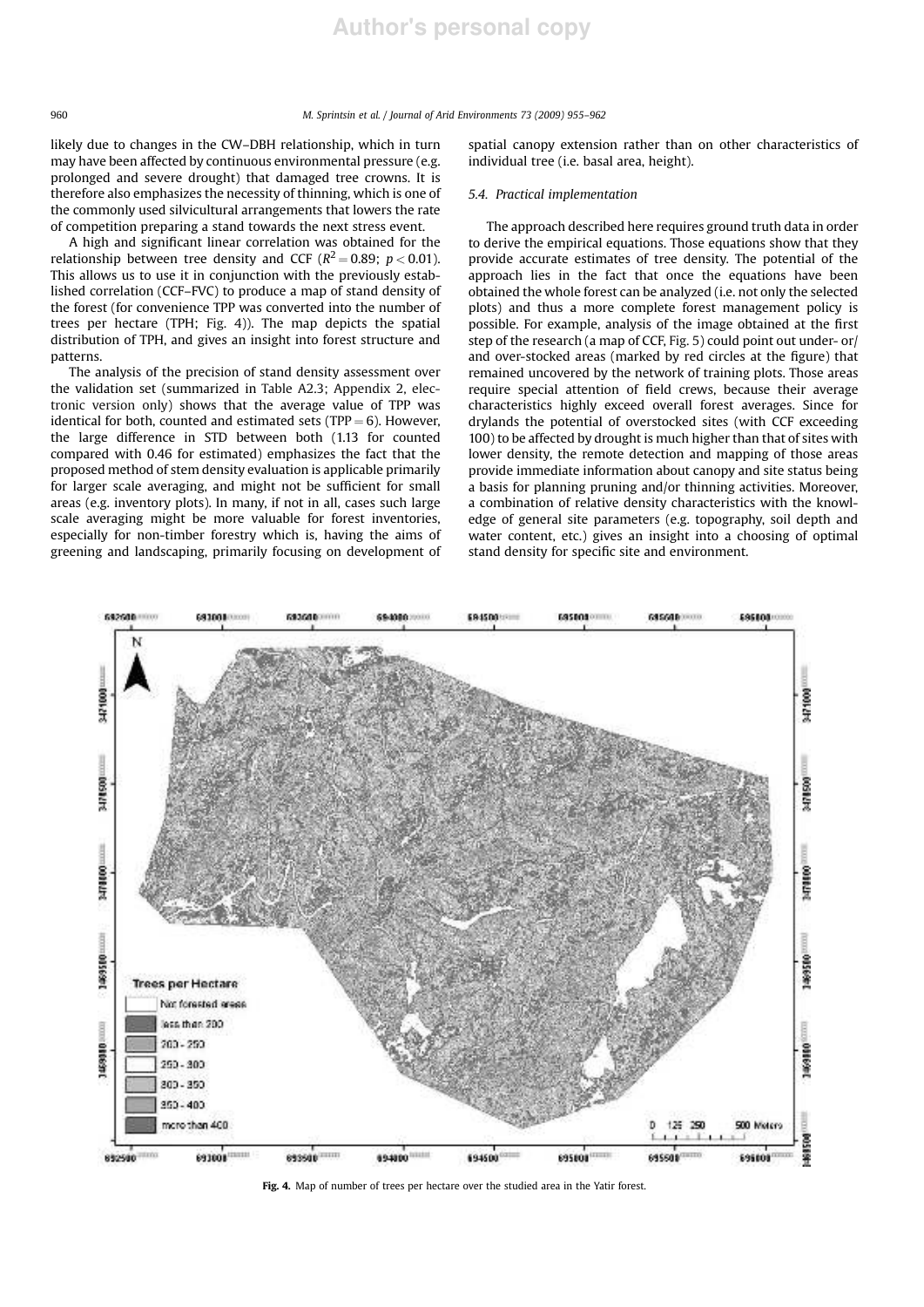*M. Sprintsin et al. / Journal of Arid Environments 73 (2009) 955–962* 961



Fig. 5. Map of the Canopy Competition Factor over the studied area in the Yatir forest. Training plots presented as a red dots. Note the location of overstocked areas (red circles). (For interpretation of the references to colour in this figure legend, the reader is referred to the web version of this article.)

## 6. Concluding remarks

The current paper describes the application of multi-spectral remote sensing observations to describe the spatial distribution of canopy cover and presents a novel approach in estimating forest stand density. It shows that a two-step procedure (TSP) that employs the relative density measures assessment as an intermediate step to pass from satellite observations of vegetation fraction to an absolute density measure (a number of trees per unit area) is more sensitive to variations in FVC than a one-step approach (i.e. using direct correlation between vegetation fraction and stem density). It states that TSP captures a wider range of FVC and can capture a wider range of stem density variations. Such spatial evaluations may assist in determining if an area is over- or understocked regarding to resources (primarily water) availability on the one hand and management targets on the other. Moreover, since stand density is closely related to individual tree characteristics its real time estimates obtained from multi-spectral data sets can be valuable for forest surveys. Consequently, the proposed approach to forest inventory inspection fills a gap between detailed observations of small parts of forest areas and reliable techniques to extrapolate from these limited observations to the entire area of interest. It furthermore can be valuable to environmental studies especially for regional scale evaluation and monitoring of general ecosystem productivity and function.

The study confirms that a combination of conventional inventory and remote sensing methods (the techniques widely used in timber forests in northern latitudes) can be implemented with sufficient accuracy in sparse, planted, relatively homogeneous dryland forests providing a useful tool for forest management in arid and semi-arid environments. At the same time it is worth noting that an additional work is required for assessing the applicability of the proposed method for more complex terrains, mixed forests and lower spatial resolution data sets.

#### Appendix. Supplementary data

Supplementary data associated with this article can be found, in the online version, at doi:10.1016/j.jaridenv.2009.04.011.

#### References

- Avery, T.E., Burkhart, H.E., 1983. Forest Measurements. McGraw-Hill, New York.
- Bar Massada, A., Carmel, Y., Even Tzur, G., Grunzweig, J.M., Yakir, D., 2006. Assessment of temporal changes in aboveground forest tree biomass using areal photographs and allometric equations. Canadian Journal of Forest Research 36, 2585–2594.
- Brandt, J.P., Cerezke, H.F., Mallett, K.I., Volney, W.J.A., Weber, J.D., 2003. Factors affecting trembling aspen (*Populus tremuloides* Michx.) health in the boreal forest of Alberta, Saskatchewan, and Manitoba, Canada. Forest Ecology and Management 178, 287–300.
- Crookstone, N.J., Stage, A.R., 1999. Percent Canopy Cover and Stand Structure Statistics from the Forest Vegetation Simulator. USDA Publication.